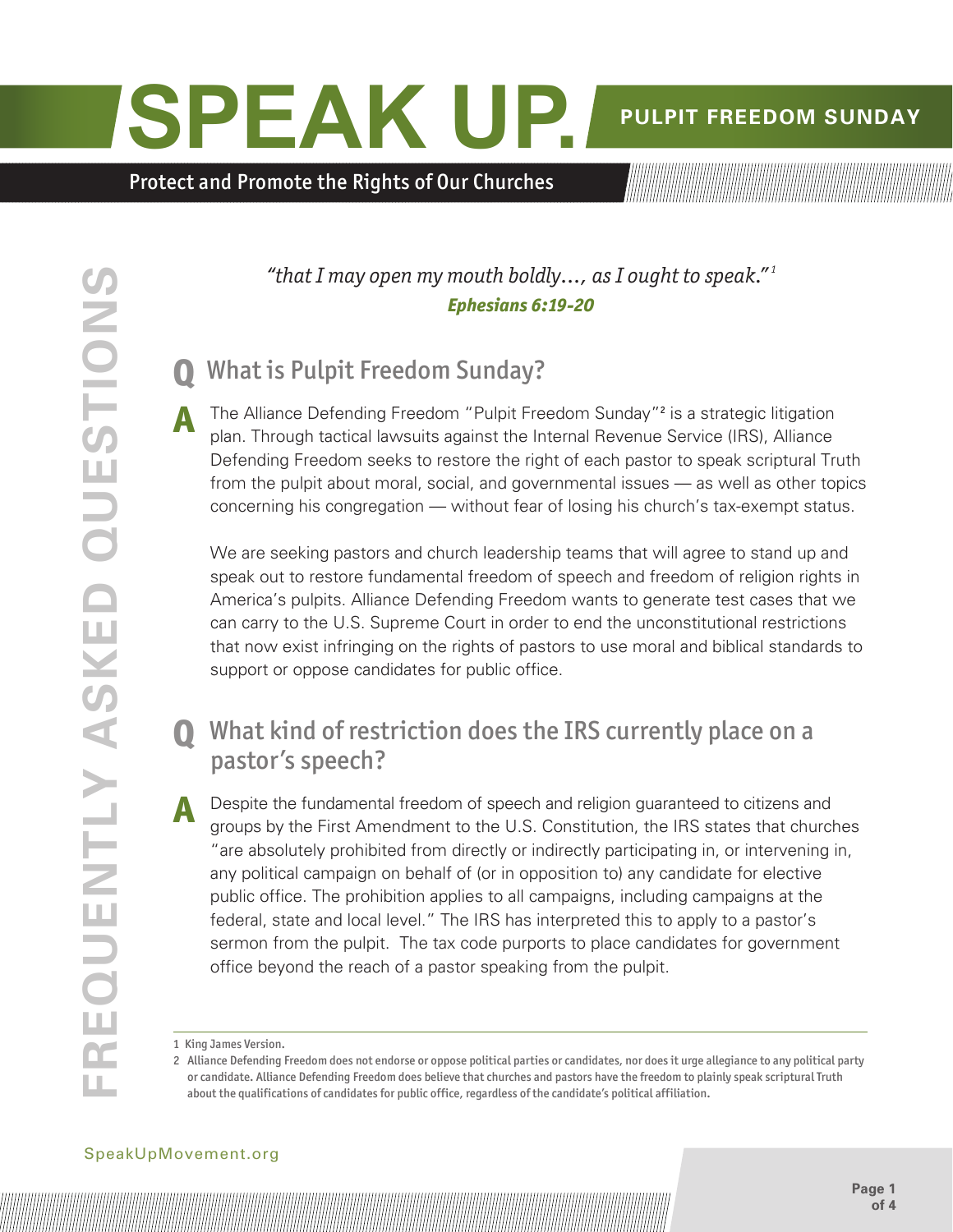#### **PULPIT FREEDOM SUNDAY**

Protect and Promote the Rights of Our Churches

# When did this restriction begin?

**A** This restriction began in 1954, when Lyndon B. Johnson, a senator from Texas at the time, proposed the restriction as an amendment to the § 501(c)(3) tax exemption for charitable organizations. Johnson did this to keep two nonprofit organizations in Texas from supporting his political opponent, but the amendment has also had the effect of restricting the right of pastors to speak freely from the pulpit.

### **What are the potential benefits?**

**A** Pulpit Freedom Sunday is designed to restore the right of pastors to speak freely from the pulpit without fear of censorship by the government or worrying about jeopardizing their church's tax-exempt status. Where a lawsuit is successful, all churches in that court's jurisdiction could once again speak out according to their faith about any and all issues addressed by Scripture. Through the courage of individual churches, freedoms of speech and religion will be restored to many more.

### How will churches be involved?

**A** Pastors and ministers who agree to be involved in Pulpit Freedom Sunday will preach a sermon on a specific day discussing the intersection of the political realm with scriptural Truth.

Visit www.pulpitfreedom.org for more specific information.

#### **Q** What commitment does Alliance Defending Freedom make to act on behalf of any church participating in Pulpit Freedom Sunday?

**Alliance Defending Freedom is actively seeking to represent churches or pastors who** are under investigation by the IRS for violating the Johnson Amendment by preaching scriptural Truth in a way that expresses support for — or opposition to — political candidates. Alliance Defending Freedom represents all of its clients free of charge.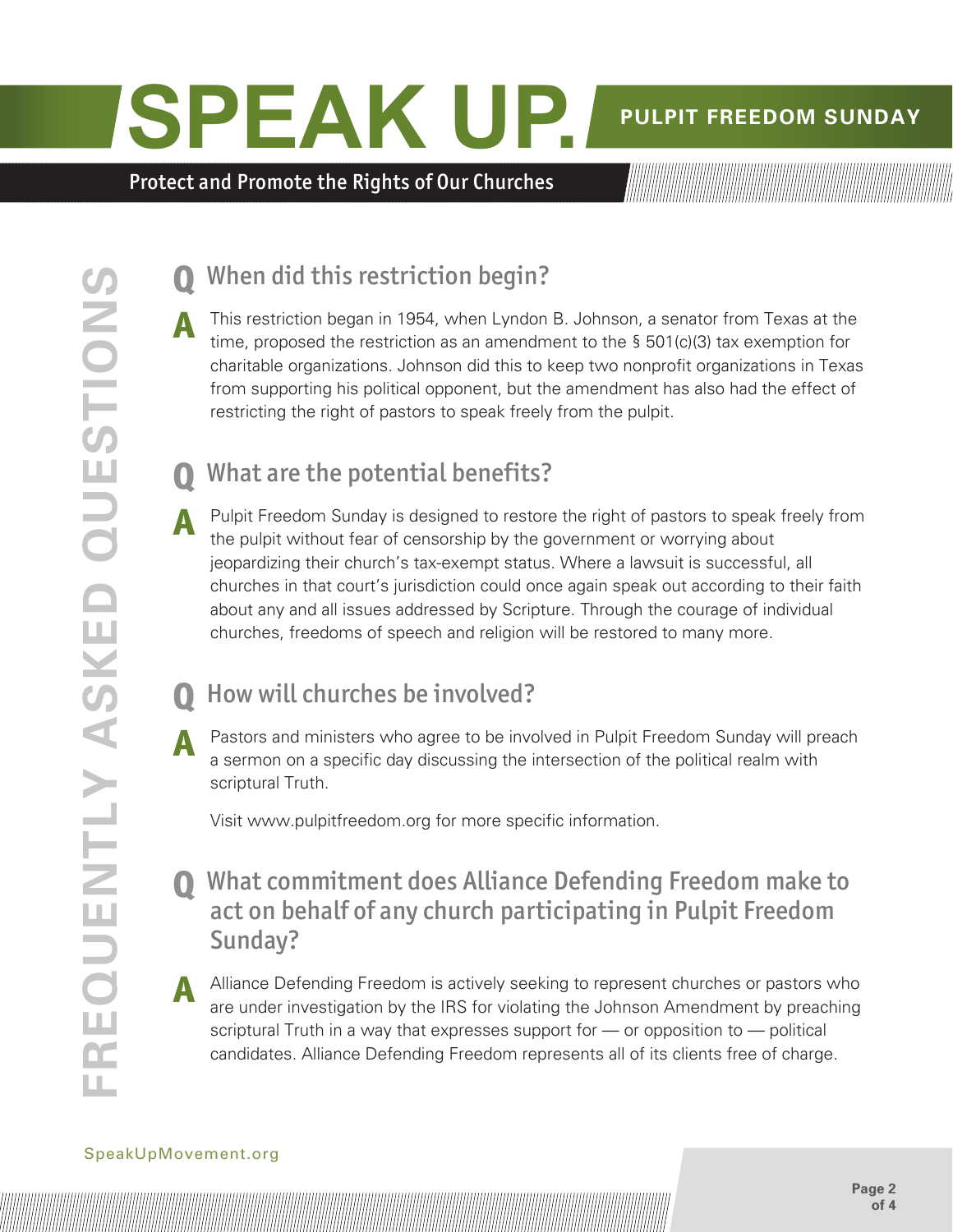Protect and Promote the Rights of Our Churches

#### **Q** What are the risks of violating the IRS restrictions on pastor speech?

**A** The risks involved in violating the IRS restrictions on pastor speech from the pulpit will vary depending on the specific situation. Generally, the IRS can impose one of two penalties on churches. First, the IRS could levy an "excise" tax against the church. This is a tax imposed directly on the activity that violates the IRS restriction. An excise tax, though, would be difficult for the IRS to calculate and would probably not be very great in amount if applied to a pastor's sermon (e.g. the amount of electricity for the time of the activity, assuming no direct funds were expended). Secondly, the IRS could threaten to revoke a church's tax section 501 (C) (3) tax exemption for a period of time. Under the tax code, churches are automatically tax exempt, unless they are found to have violated section 501(c)(3). Alliance Defending Freedom believes that a church may only lose its tax exempt status for a very short time period, and even if a church's tax exempt 501 (c) (3) letter is revoked, a church may once again be automatically considered tax exempt under the tax code if it agrees to abide by section 501(c)(3).

#### **Q** Would a temporary loss of tax exempt status have a significant impact on our church?

**A** Most likely, a temporary loss of tax exempt status would have very little impact on the church. Only "income" can be taxed by the IRS, but all donations to the church are "gifts," which are not considered income under the tax code. Therefore, there may be no tax consequences for the church at all. Only church "income" from other non-gift-related sources, such as business-related income, is subject to federal income taxation. For most churches this would be a small amount — if any at all.

#### **Q** Would a temporary loss of tax-exempt status have a significant impact on the taxes of our church members?

**A** Only those church members who "itemize" their deductions (roughly 30 percent of church-goers nationwide) could be affected by the possible loss of tax exempt status. Those who take the "standard" deduction (roughly 70 percent of church-goers nationwide) would not be affected at all because they do not itemize their contributions to the church as deductions. There is an argument to be made that